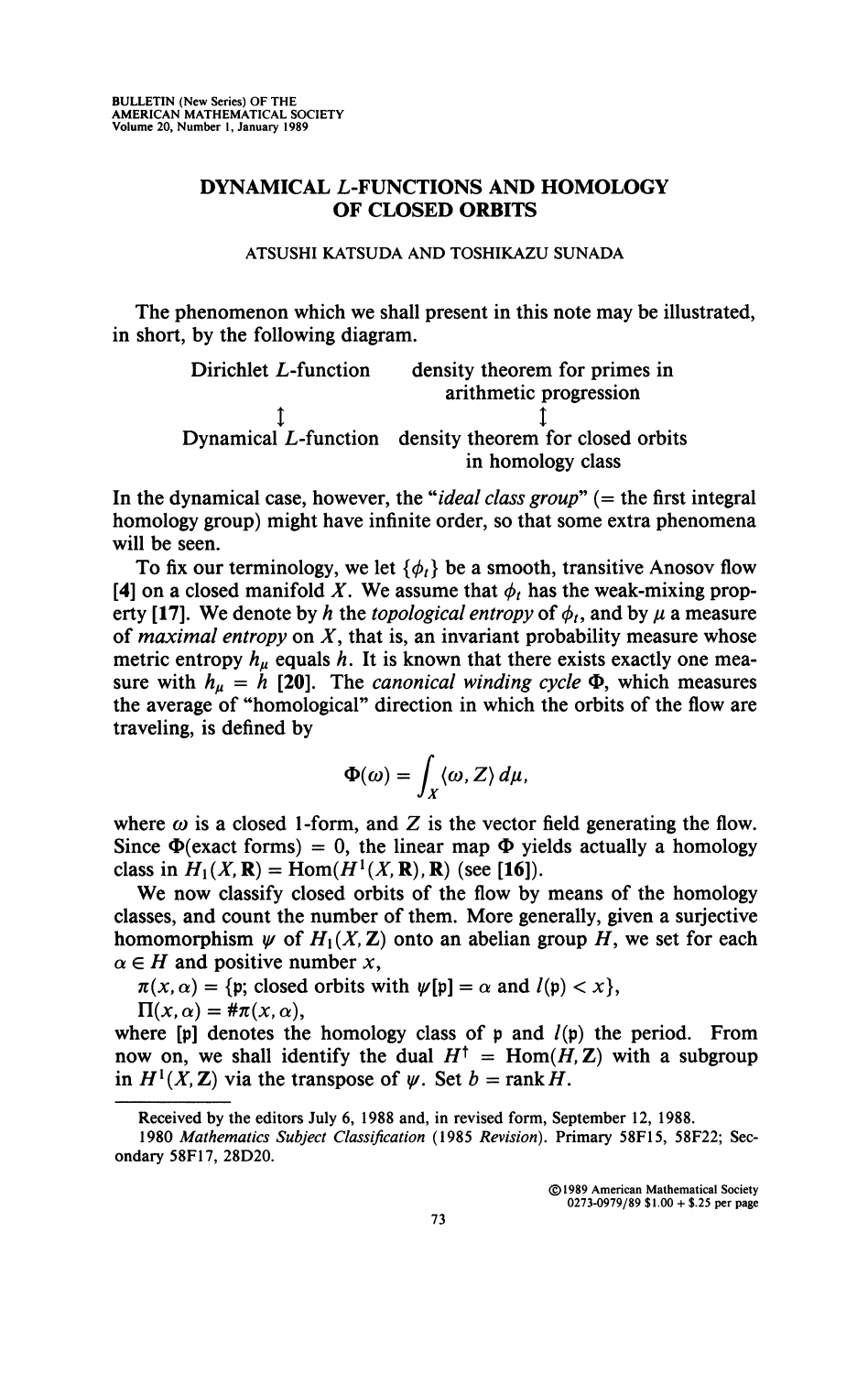THEOREM 1 (DENSITY THEOREM). Let  $\phi_t$  be a transitive, weak-mixing *Anosov flow and h the topological entropy. If the winding cycle*  $\Phi$  *vanishes on H<sup>t</sup>, then the counting function*  $\Pi(x, \alpha)$  has the following asymptotic *behavior,* 

(1) 
$$
\Pi(x, \alpha) \sim C \frac{e^{hx}}{x^{1 + (b/2)}}
$$

as x goes to infinity. Here the constant C is positive, not depending on  $\alpha$ , *and described in terms of some dynamical quantities {see* (3)).

The following shows that the condition on the winding cycle above is necessary to guarantee asymptotic behavior as in (1).

**THEOREM 2.** If  $\Phi$  does not vanish on  $H^{\dagger}$ , then for every positive integer *N,* 

$$
\frac{\Pi(x,\alpha)}{e^{hx}}=o(x^{-N})\qquad(x\uparrow\infty).
$$

The density theorem says that closed orbits are equidistributed in a homological sense. The following theorem asserts that closed orbits in each homology class are equidistributed spatially.

THEOREM 3 (EQUIDISTRIBUTION THEOREM). Let  $g \in C^{\infty}(X)$ . Under the *same conditions as in Theorem* 1, *we have* 

(2) 
$$
\lim_{x \to \infty} \Pi(x, \alpha)^{-1} \sum_{\mathfrak{p} \in \pi(x, \alpha)} l(\mathfrak{p})^{-1} \int_{\mathfrak{p}} g = \int_{X} g d\mu.
$$

REMARK. (2) holds only if  $\Phi$  vanishes on  $H^{\dagger}$ . In fact, the right-hand side of (2) equals  $\Phi(\omega)$  if we put  $g = \langle \omega, Z \rangle$ . On the other hand, if  $\omega \in H^{\dagger}$ , then  $\int_{p} \langle \omega, Z \rangle = \int_{p} \omega$  does not depend on  $p \in \pi(x, \alpha)$ , so that the right-hand side of (2) equals

$$
\left(\int_{\mathfrak{p}} \omega\right) \Pi(x, \alpha)^{-1} \sum_{\mathfrak{p} \in \pi(x, \alpha)} l(\mathfrak{p})^{-1},
$$
  
s  $x \uparrow \infty$ .

which goes to zero as  $x \uparrow \infty$ .

For a finite group  $H$ , the condition in Theorem 1 is always valid since  $H^{\dagger} = (0)$ . In this special case, the density and equidistribution theorem have been established by Parry-Pollicott [12, 13], Parry [11], and Adachi and Sunada [3].

A typical example of Anosov flows with vanishing winding cycle (on the full cohomology group) is the geodesic flow on the unit tangent sphere bundle on a negatively curved Riemannian manifold. Thus Theorem 1 generalizes the density theorem for constant negatively curved spaces given by Phillips and Sarnak [14] and Katsuda and Sunada [8].

The proof of the above theorems relies heavily on some analytic properties of the dynamical L-functions, which are defined by

$$
L(s,\chi)=\prod_{\mathfrak{p}}(1-\chi[\mathfrak{p}]e^{-sl(\mathfrak{p})})^{-1},
$$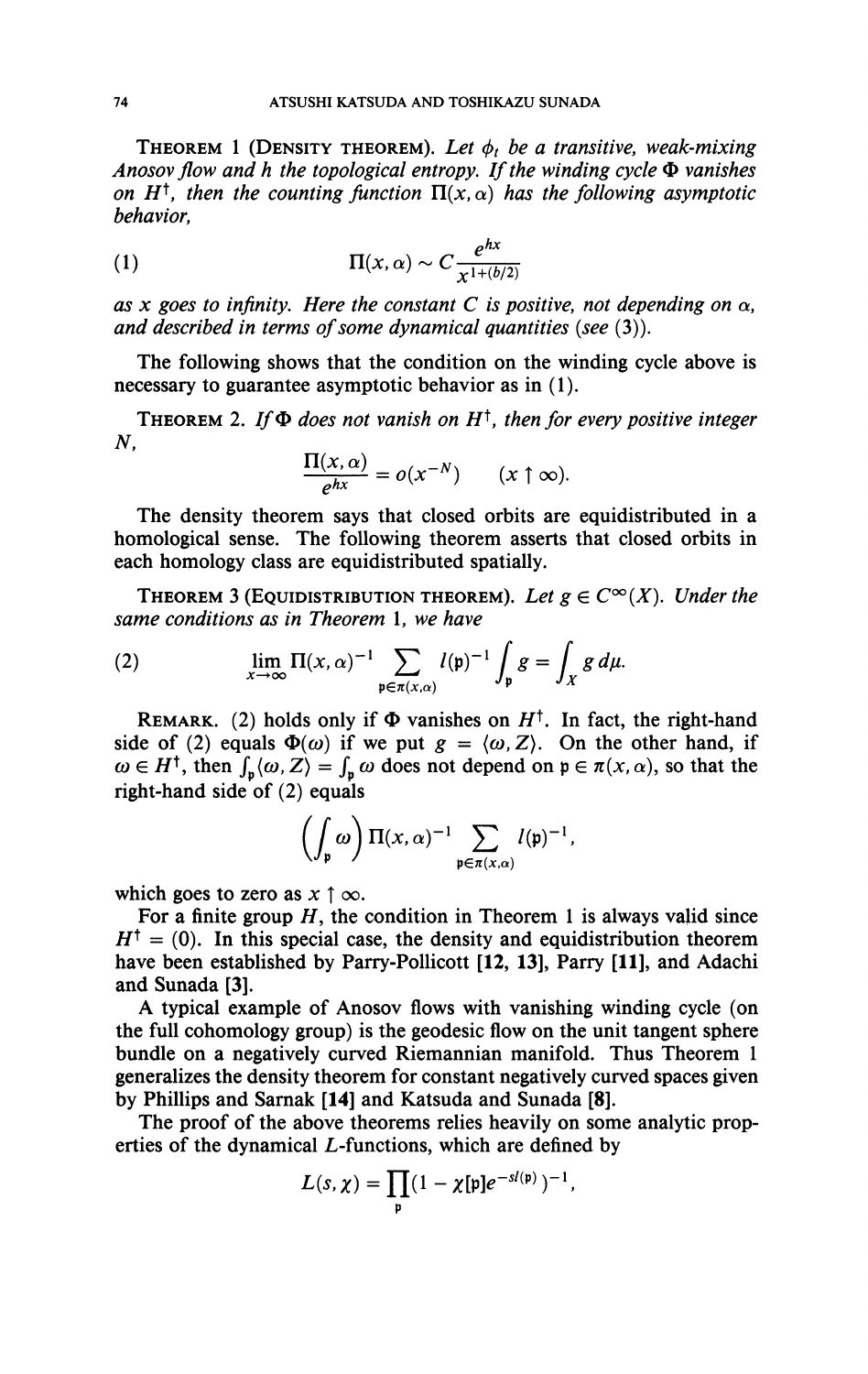where  $\chi \in \text{Hom}(H_1(X,\mathbb{Z}), U(1))$ . It is known that  $L(s, \chi)$  converges absolutely in  $\text{Re } s > h$ , and that there exists an open domain D containing  ${Res > h}$  such that  $L(s, \chi)$  is extended to *D* as a nowhere vanishing meromorphic function. Furthermore we observe that there exists a smooth function  $s = s(\gamma)$  defined on an open neighborhood of 1, the trivial character, such that  $s(1) = h$  and  $s(\chi)$  is a unique (simple) pole of  $L(s, \chi)$  near  $s = h$ . Since  $L(s, \chi)$  is holomorphic in  $\text{Re } s > h$ , we find that  $\text{Re } s(\chi) \leq h$ . Therefore the function  $\text{Re } s(\chi)$  attains its maximum at  $\chi = 1$ , so that  $\nabla$ Re $s(\chi) = 0$  at  $\chi = 1$  and Hess<sub> $\chi=1$ </sub>Re $s(\chi)$  is a negative semidefinite quadratic form on  $H^1(X, \mathbf{R})$ .

To express Hess  $\text{Res}(x)$  in terms of dynamical quantities, we introduce the *covariance form*  $\delta$  on  $H^1(X, \mathbf{R})$  defined by

$$
\delta(\omega,\omega)=\lim_{t\to\infty}\frac{1}{t}\int_X d\mu(x)\left(\int_0^t\langle\omega,Z\rangle(\varphi_\tau x)\,d\tau-t\Phi(\omega)\right)^2,
$$

(see Denker and Philipp [5] for existence of the limit).

THEOREM 4. Hess<sub> $x=1$ </sub> Re $s(\chi) = -4\pi^2\delta$ , and  $\nabla \text{Im } s(\chi) = \Phi$  at  $\chi = 1$ .

REMARK. In case of geodesic flows,  $s(\chi)$  is real. The null space of  $\delta$  is characterized in

**THEOREM 5.**  $\delta(\omega, \omega) = 0$  *if and only if*  $\int_{p} \omega = l(p)\Phi(\omega)$  *for every closed orbit p.* 

In view of this theorem, it is easy to deduce that the following three conditions are equivalent.

 $(1)$   $\delta$  is degenerate,

(2) there exists a nontrivial character  $\chi$  such that  $L(s, \chi)$  has a pole on the line  $\text{Re } s = h$ ,

(3)  $E^s \oplus E^u$  is integrable (see [15] for the notation and meaning). Therefore the flow is topologically conjugate to the suspension of an Anosov diffeomorphism, and each  $\alpha \in H_1(X, \mathbb{Z})$  contains only finitely many closed orbits.

An obvious but important remark is that Ker  $\Phi \cap$  (Null space of  $\delta$ ) = (0), so that if  $\Phi$  vanishes on  $H^{\dagger}$ , then  $\delta$  is nondegenerate on the subspace  $H^{\dagger} \otimes \mathbf{R} \subset H^1(X,\mathbf{R})$ . An important point of the proof of Theorems 1 and 2 is to examine the singularities of the function

$$
\int_{\hat{H}} \chi(-\alpha) \left(-\frac{d}{ds}\right)^g \frac{L'(s,\chi)}{L(s,\chi)} d\chi = \sum_{\substack{k=1 \ k \psi(\mathfrak{p})=\alpha}}^{\infty} \sum_{\mathfrak{p}} k^g l(\mathfrak{p})^{g+1} e^{-skl(\mathfrak{p})},
$$

where  $d\chi$  denotes the normalized Haar measure on the character group  $\hat{H} \subset \text{Hom}(H_1(X,\mathbb{Z}), U(1)).$  In the course of the argument, it turns out that the constant  $C$  in Theorem 1 is equal to

(3) 
$$
(2\Pi)^{-b/2} \operatorname{vol}(\hat{H})^{-1} h^{-1}.
$$

Here vol $(\hat{H})$  is the volumn of  $\hat{H}$  with respect to the Lebesgue measure induced from the metric  $\delta$  on  $T_1 \hat{H} = H^{\dagger} \otimes \mathbf{R}$ .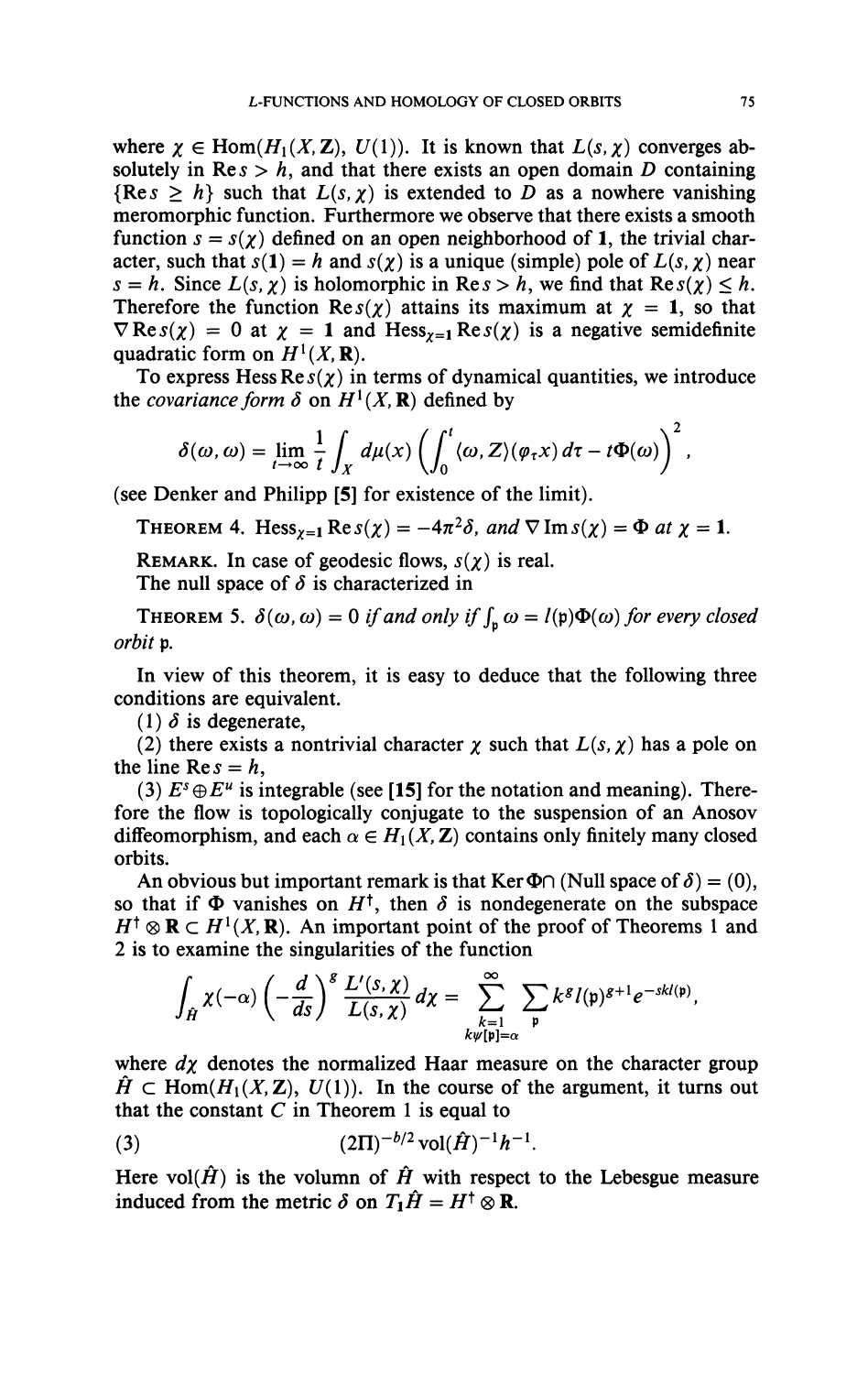If  $M$  is a locally symmetric space of negative curvature, then the  $L$ function associated to the geodesic flow on the unit tangent sphere bundle *UM* is connected with the Selberg zeta function, whose singularities are completely described by the spectrum of the twisted Laplacian  $\Delta_{\chi}$  acting on sections of the flat line bundle associated with the character  $\chi$ . This leads to the equality

$$
s(\chi) = \frac{h}{2} + \left(\frac{h^2}{4} - \lambda_0(\chi)\right)^{1/2},
$$

where  $\lambda_0(\chi)$  denotes the first eigenvalue of  $\Delta_{\chi}$ . Employing a perturbation technique for  $\lambda_0(\chi)$  (see [8]), we get

PROPOSITION. *Let rj be a harmonic l-form on M. Then* 

$$
\delta(\Pi^*\eta, \Pi^*\eta) = \frac{1}{\frac{h}{2}\operatorname{vol}(M)}\int_M |\eta|^2.
$$

where  $\Pi: UM \to M$  is the projection map.

*where* II : *UM —*• *M is the projection map.*  It should be noted that II induces an isomorphism

$$
\Pi^*: H^1(M,\mathbf{R}) \simeq H^1(UM,\mathbf{R}),
$$

and that the measure  $\mu$  coincides with the canonical smooth measure on *UM.* 

Details will appear elsewhere.

ACKNOWLEDGEMENTS. This work originated in 1986 during a visit of the second named author (T. S.) to Institut Henri Poincaré. The density theorem for geodesic flows has been announced in [9]. The work for general cases was accomplished during a visit of T. S. to Institut des Hautes Études Scientifiques in 1987/1988. We would like to thank IHP and IHES for their hospitality.

## **REFERENCES**

1. T. Adachi, *Meromorphic extension of dynamical L-functions,* Kumamoto J. Math. 1 (1988), 9-24.

2. T. Adachi and T. Sunada, *Homology of closed geodesies in a negatively curved manifold,*  J. Differential Geom. 26 (1987), 81-99.

3. , *Twisted Perron-Frobenius theorem and L-functions,* J. Funct. Anal. 71 (1987), 1-46.

4. R. Bowen, *Symbolic dynamics for hyperbolic flows,* Amer. J. Math. 95 (1973), 429-459.

5. M. Denker and W. Philipp, *Approximation by Brownian motion for Gibbs measure and flows under a function,* Ergodic Theory Dynamical Systems 4 (1984), 541-552.

6. C. Epstein, *Asymptotics for closed geodesies in a homology class-finite volume case,* Duke Math. J. 55 (1987), 717-757.

7. I. M. Gel'fand and I. I. Pyateckii-Shapiro, *A theorem of Poincaré,* Dokl. Akad. Nauk 127(1959), 490-493.

8. A. Katsuda and T. Sunada, *Homology and closed geodesies in a compact Riemann surface,* Amer. J. Math. **109** (1987), 145-156.

9. A. Katsuda, *Density theorems for closed orbits,* Proc. Taniguchi Sympos. Geometry and Analysis on Manifolds 1987, Lecture Notes in Math., vol. 1339, Springer-Verlag, Berlin and New York, 1988, pp. 182-202.